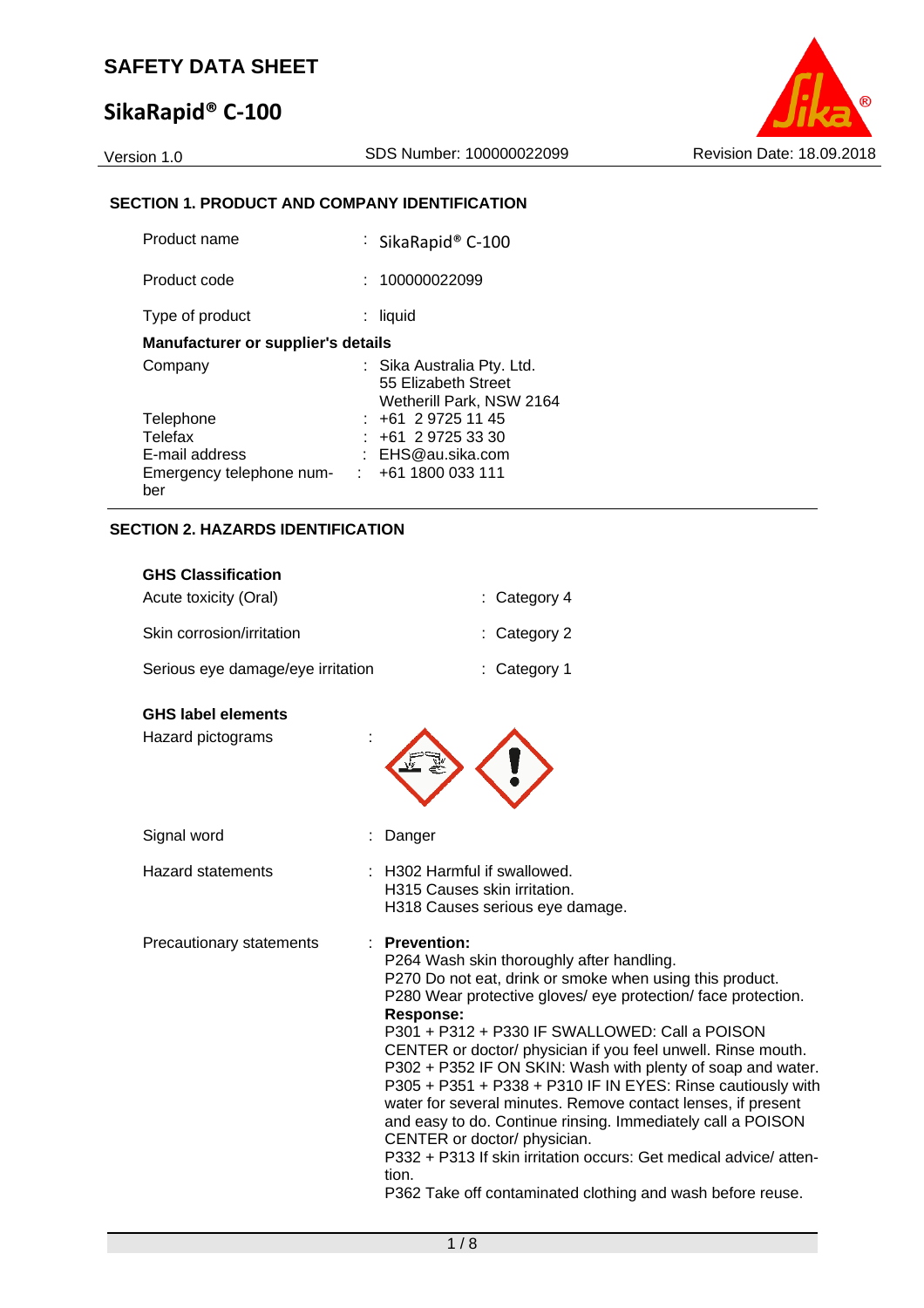# **SikaRapid® C‐100**



#### **Disposal:**

P501 Dispose of contents/ container to an approved waste disposal plant.

#### **Other hazards which do not result in classification**

None known.

#### **SECTION 3. COMPOSITION/INFORMATION ON INGREDIENTS**

Substance / Mixture : Mixture

#### **Hazardous components**

| Chemical name                                | CAS-No.     | Concentration (%) |
|----------------------------------------------|-------------|-------------------|
| nitric acid, calcium potassium salt, hydrate | 905593-70-6 | $>= 30 - 60$      |
| sodium thiocyanate                           | 540-72-7    | $>= 3 - 10$       |
| nitric acid, ammonium calcium salt           | 15245-12-2  | $>= 1 - 3$        |
| formic acid                                  | 64-18-6     | $>= 1 - 3$        |

#### **SECTION 4. FIRST AID MEASURES**

| General advice                                                    | : Move out of dangerous area.<br>Consult a physician.<br>Show this safety data sheet to the doctor in attendance.                                                                                                                                                                                                         |
|-------------------------------------------------------------------|---------------------------------------------------------------------------------------------------------------------------------------------------------------------------------------------------------------------------------------------------------------------------------------------------------------------------|
| If inhaled                                                        | : Move to fresh air.<br>Consult a physician after significant exposure.                                                                                                                                                                                                                                                   |
| In case of skin contact                                           | : Take off contaminated clothing and shoes immediately.<br>Wash off with soap and plenty of water.<br>If symptoms persist, call a physician.                                                                                                                                                                              |
| In case of eye contact                                            | : Small amounts splashed into eyes can cause irreversible tis-<br>sue damage and blindness.<br>In the case of contact with eyes, rinse immediately with plenty<br>of water and seek medical advice.<br>Continue rinsing eyes during transport to hospital.<br>Remove contact lenses.<br>Keep eye wide open while rinsing. |
| If swallowed                                                      | : Clean mouth with water and drink afterwards plenty of water.<br>Do not give milk or alcoholic beverages.<br>Never give anything by mouth to an unconscious person.<br>Obtain medical attention.                                                                                                                         |
| Most important symptoms<br>and effects, both acute and<br>delayed | : irritant effects<br>Gastrointestinal discomfort<br>Excessive lachrymation<br>Dermatitis<br>See Section 11 for more detailed information on health effects<br>and symptoms.<br>Harmful if swallowed.<br>Causes skin irritation.<br>Causes serious eye damage.                                                            |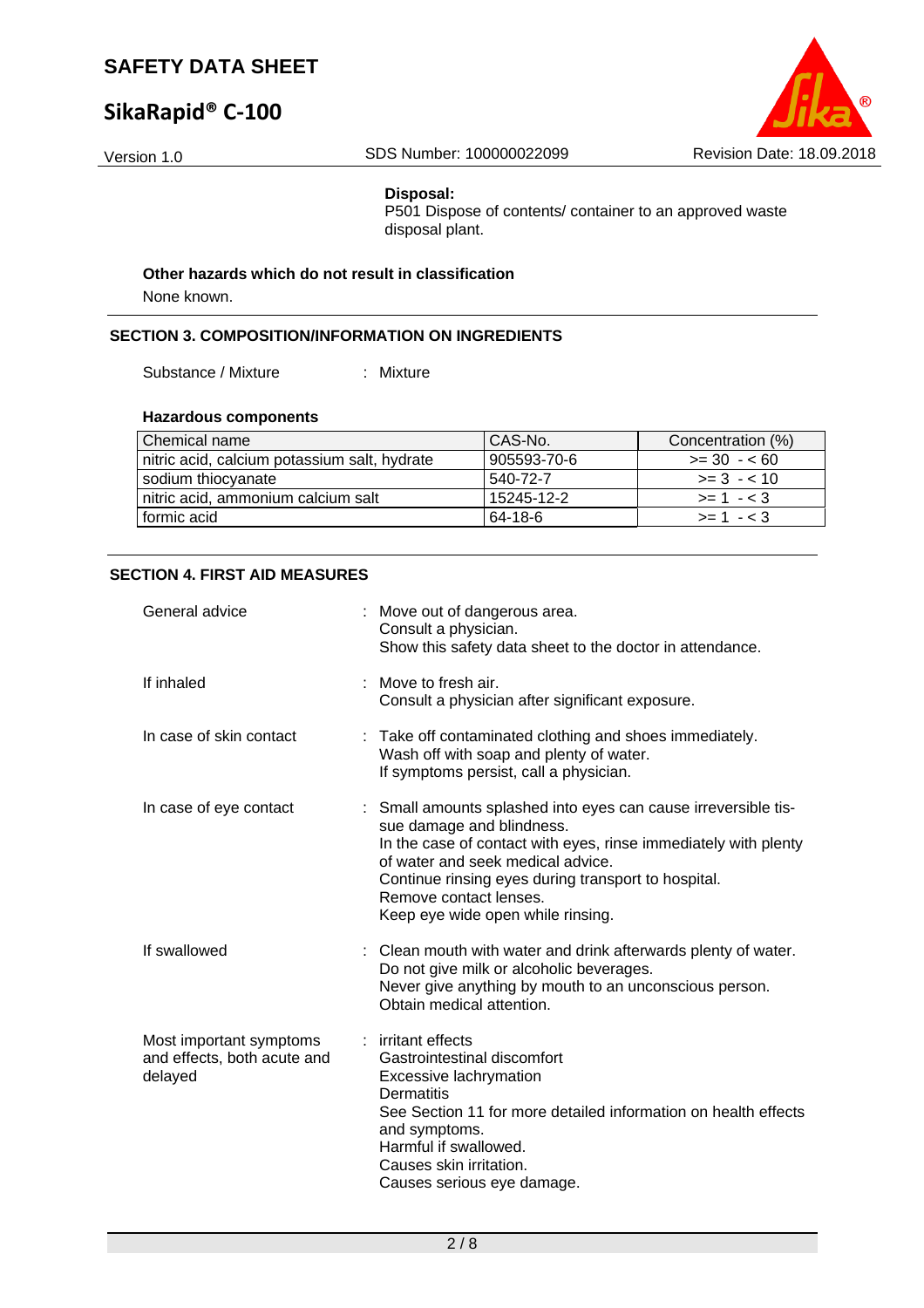# **SikaRapid® C‐100**



| Version 1.0                             | SDS Number: 100000022099                                                                                       | Revision Date: 18.09.2018 |
|-----------------------------------------|----------------------------------------------------------------------------------------------------------------|---------------------------|
| Notes to physician                      | : Treat symptomatically.                                                                                       |                           |
| <b>SECTION 5. FIREFIGHTING MEASURES</b> |                                                                                                                |                           |
| Suitable extinguishing media            | : Use extinguishing measures that are appropriate to local cir-<br>cumstances and the surrounding environment. |                           |
| Hazardous combustion prod-<br>ucts      | : No hazardous combustion products are known                                                                   |                           |

ods Special protective equipment : In the event of fire, wear self-contained breathing apparatus. for firefighters

Specific extinguishing meth-: Standard procedure for chemical fires.

### **SECTION 6. ACCIDENTAL RELEASE MEASURES**

| Personal precautions, protec-<br>tive equipment and emer-<br>gency procedures | : Use personal protective equipment.<br>Deny access to unprotected persons.                                                                                         |
|-------------------------------------------------------------------------------|---------------------------------------------------------------------------------------------------------------------------------------------------------------------|
| Environmental precautions                                                     | : Try to prevent the material from entering drains or water<br>courses.<br>If the product contaminates rivers and lakes or drains inform<br>respective authorities. |
| Methods and materials for<br>containment and cleaning up                      | : Soak up with inert absorbent material (e.g. sand, silica gel,<br>acid binder, universal binder, sawdust).<br>Keep in suitable, closed containers for disposal.    |

#### **SECTION 7. HANDLING AND STORAGE**

| Advice on protection against<br>fire and explosion | : Normal measures for preventive fire protection.                                                                                                                                                                                                                                                                                |
|----------------------------------------------------|----------------------------------------------------------------------------------------------------------------------------------------------------------------------------------------------------------------------------------------------------------------------------------------------------------------------------------|
| Advice on safe handling                            | : Avoid exceeding the given occupational exposure limits (see<br>section 8).<br>Do not get in eyes, on skin, or on clothing.<br>For personal protection see section 8.<br>Smoking, eating and drinking should be prohibited in the ap-<br>plication area.<br>Follow standard hygiene measures when handling chemical<br>products |
| Hygiene measures                                   | $\therefore$ Handle in accordance with good industrial hygiene and safety<br>practice.<br>When using do not eat or drink.<br>When using do not smoke.<br>Wash hands before breaks and at the end of workday.                                                                                                                     |
| Conditions for safe storage                        | : Keep container tightly closed in a dry and well-ventilated<br>place.                                                                                                                                                                                                                                                           |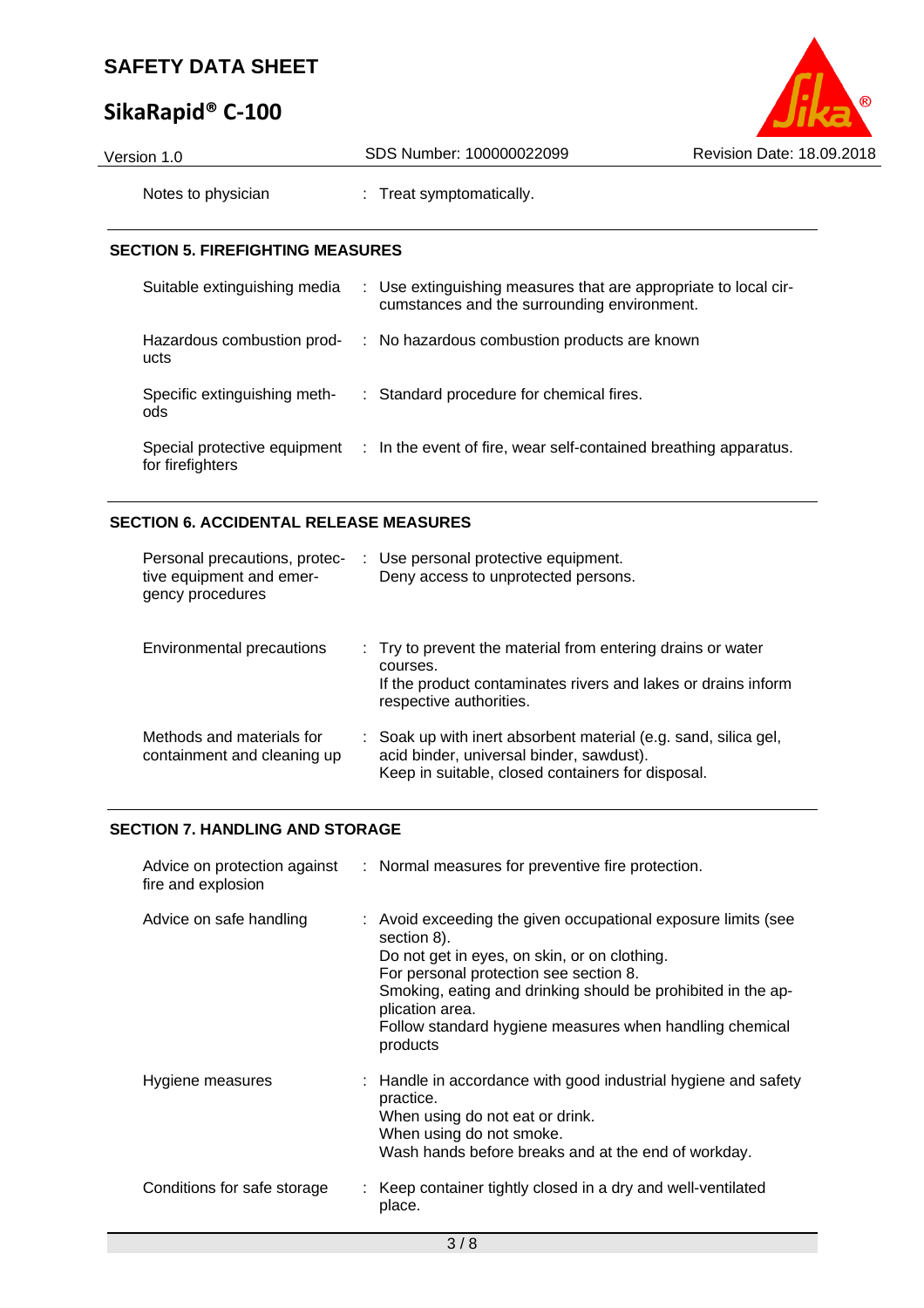# **SikaRapid® C‐100**



Containers which are opened must be carefully resealed and kept upright to prevent leakage. Store in accordance with local regulations.

#### **SECTION 8. EXPOSURE CONTROLS/PERSONAL PROTECTION**

#### **Components with workplace control parameters**

| Components  | CAS-No. | Value type<br>(Form of<br>exposure) | Control parame-<br>ters / Permissible<br>concentration | <b>Basis</b> |
|-------------|---------|-------------------------------------|--------------------------------------------------------|--------------|
| formic acid | 64-18-6 | <b>TWA</b>                          | 5 ppm                                                  | <b>ACGIH</b> |
|             |         | <b>STEL</b>                         | 10 ppm                                                 | ACGIH        |

#### **Personal protective equipment**

| Respiratory protection   | : Use respiratory protection unless adequate local exhaust<br>ventilation is provided or exposure assessment demonstrates<br>that exposures are within recommended exposure guidelines.<br>The filter class for the respirator must be suitable for the max-<br>imum expected contaminant concentration<br>(gas/vapour/aerosol/particulates) that may arise when han-<br>dling the product. If this concentration is exceeded, self-<br>contained breathing apparatus must be used. |
|--------------------------|-------------------------------------------------------------------------------------------------------------------------------------------------------------------------------------------------------------------------------------------------------------------------------------------------------------------------------------------------------------------------------------------------------------------------------------------------------------------------------------|
| Hand protection          | : Chemical-resistant, impervious gloves complying with an ap-<br>proved standard should be worn at all times when handling<br>chemical products if a risk assessment indicates this is nec-<br>essary.                                                                                                                                                                                                                                                                              |
| Eye protection           | : Safety eyewear complying with an approved standard should<br>be used when a risk assessment indicates this is necessary.                                                                                                                                                                                                                                                                                                                                                          |
| Skin and body protection | : Choose body protection in relation to its type, to the concen-<br>tration and amount of dangerous substances, and to the spe-<br>cific work-place.                                                                                                                                                                                                                                                                                                                                |

#### **SECTION 9. PHYSICAL AND CHEMICAL PROPERTIES**

| Appearance                              | t. | liquid              |
|-----------------------------------------|----|---------------------|
| Colour                                  |    | : clear             |
| Odour                                   |    | : characteristic    |
| Odour Threshold                         | ٠. | No data available   |
| pH                                      |    | $rac{1}{2}$ ca. 7   |
| Melting point/range / Freezing<br>point |    | : No data available |
| Boiling point/boiling range             |    | : No data available |
| Flash point                             |    | Not applicable      |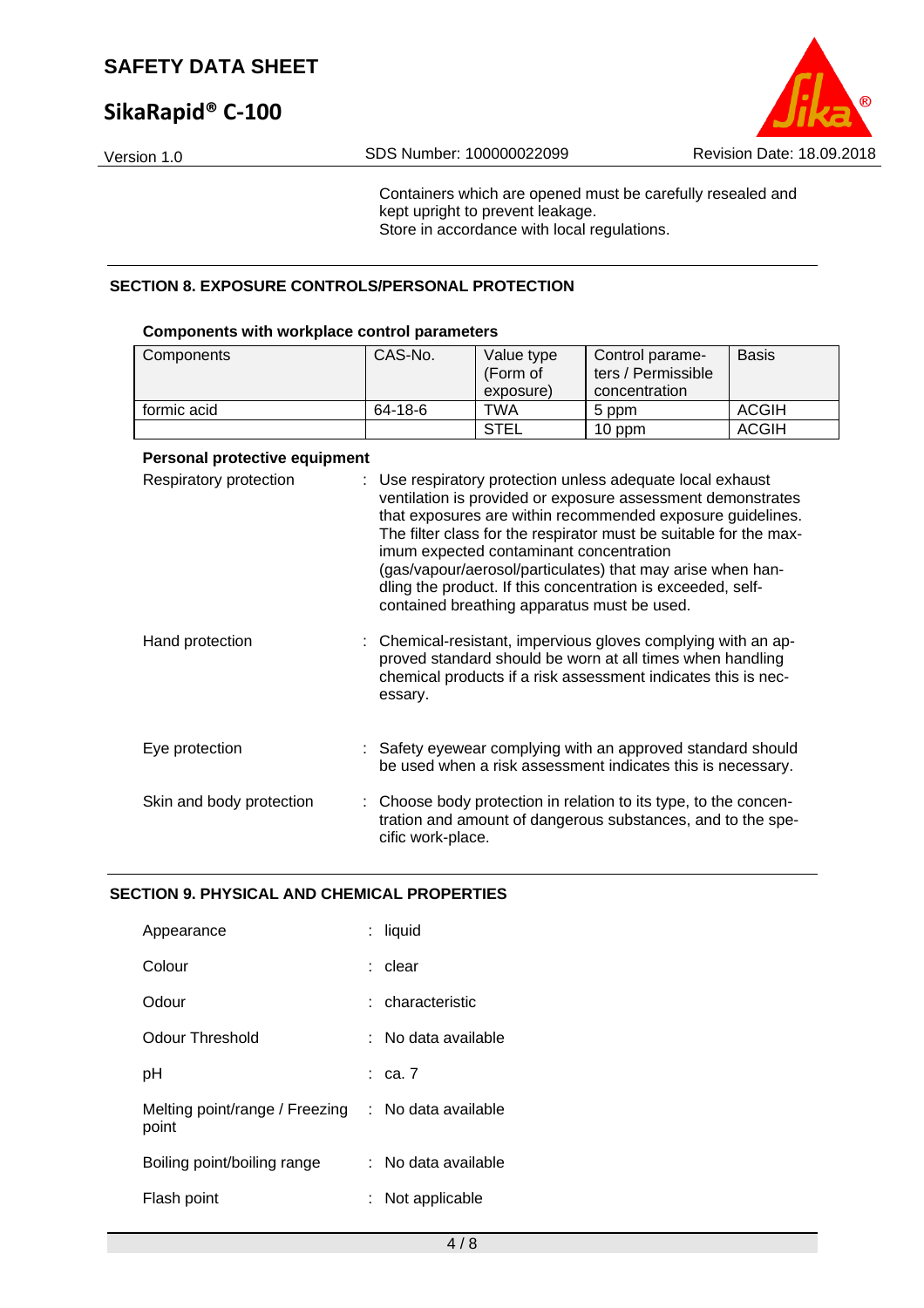# **SikaRapid® C‐100**



| Version 1.0                                                      | SDS Number: 100000022099           | Revision Date: 18.09.2018 |
|------------------------------------------------------------------|------------------------------------|---------------------------|
|                                                                  |                                    |                           |
| Evaporation rate                                                 | : No data available                |                           |
| Flammability                                                     | No data available                  |                           |
| Upper explosion limit                                            | : No data available                |                           |
| Lower explosion limit                                            | No data available<br>÷             |                           |
| Vapour pressure                                                  | 23 hPa (17 mmHg)                   |                           |
| Relative vapour density                                          | : No data available                |                           |
| Density                                                          | : ca. 1.4 g/cm3 (20 °C (68 °F) ()) |                           |
| Solubility(ies)<br>Water solubility<br>Partition coefficient: n- | : soluble<br>: No data available   |                           |
| octanol/water                                                    |                                    |                           |
| Auto-ignition temperature                                        | : No data available                |                           |
| Decomposition temperature                                        | : No data available                |                           |
| Viscosity, dynamic                                               | : No data available                |                           |
| Viscosity, kinematic                                             | : No data available                |                           |
| <b>Explosive properties</b>                                      | No data available                  |                           |
| Molecular weight                                                 | : No data available                |                           |
| VOC-EU (solvent)                                                 | : $37.21$ g/l                      |                           |
|                                                                  |                                    |                           |

#### **SECTION 10. STABILITY AND REACTIVITY**

| Reactivity                                          | : No dangerous reaction known under conditions of normal use.                 |
|-----------------------------------------------------|-------------------------------------------------------------------------------|
| Chemical stability                                  | : The product is chemically stable.                                           |
| tions                                               | Possibility of hazardous reac- : Stable under recommended storage conditions. |
| Conditions to avoid                                 | : No data available                                                           |
| Incompatible materials                              | : No data available                                                           |
| No decomposition if stored and applied as directed. |                                                                               |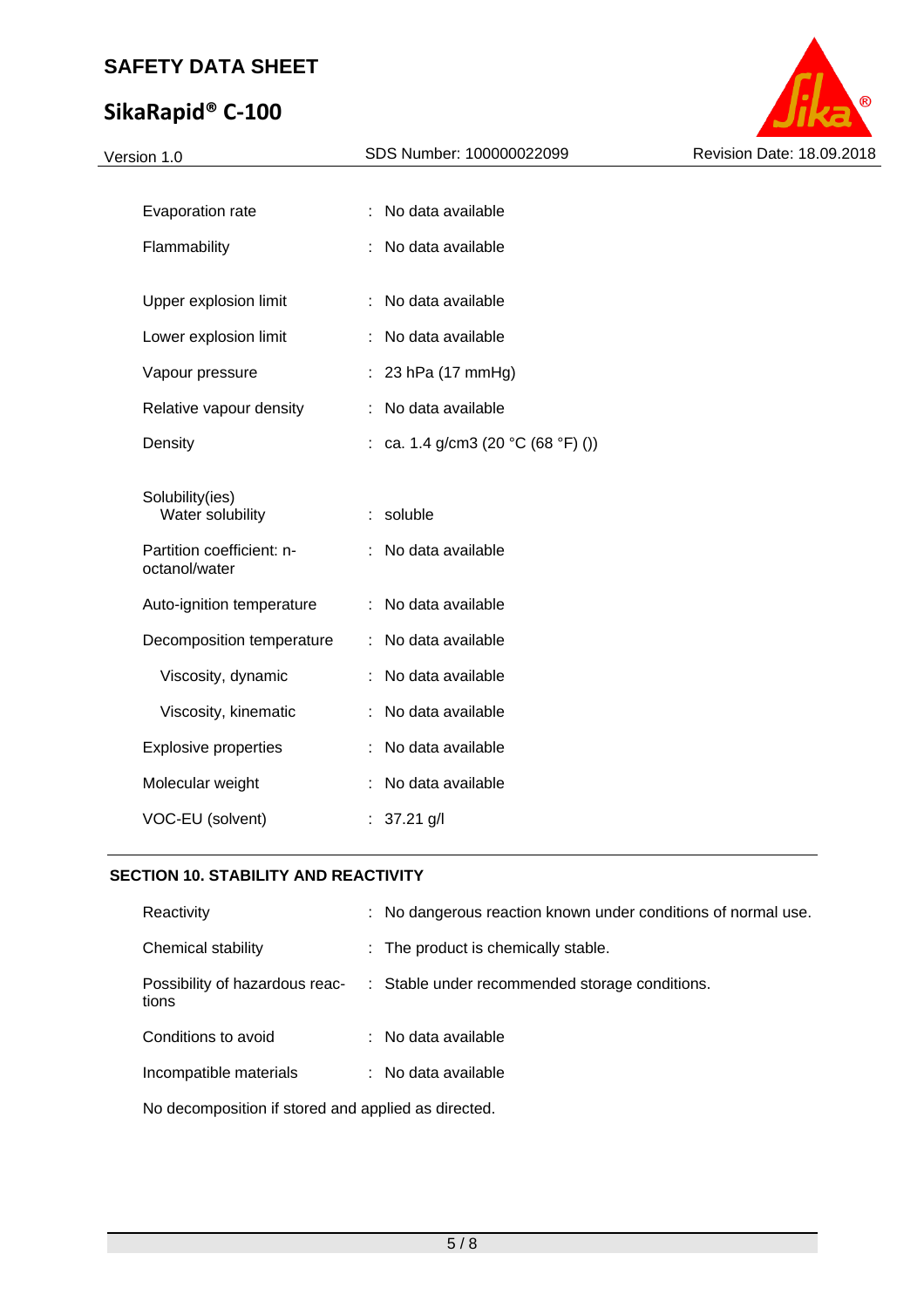### **SikaRapid® C‐100**

**Acute toxicity** 



#### **SECTION 11. TOXICOLOGICAL INFORMATION**

| Harmful if swallowed.                                                            |                                                                         |
|----------------------------------------------------------------------------------|-------------------------------------------------------------------------|
| <b>Components:</b><br>nitric acid, ammonium calcium salt:<br>Acute oral toxicity | : LD50 Oral (Rat): $>$ 301 mg/kg                                        |
| Acute dermal toxicity                                                            | : LD50 Dermal $(Rat):$ > 2,001 mg/kg                                    |
| formic acid:<br>Acute oral toxicity                                              | : LD50 Oral (Rat): 730 mg/kg                                            |
| Acute inhalation toxicity                                                        | : LC50 (Rat): 7.4 mg/l<br>Exposure time: 4 h<br>Test atmosphere: vapour |

#### **Skin corrosion/irritation**

Causes skin irritation.

#### **Serious eye damage/eye irritation**

Causes serious eye damage.

#### **Respiratory or skin sensitisation**

Skin sensitisation: Not classified based on available information. Respiratory sensitisation: Not classified based on available information.

#### **Chronic toxicity**

#### **Germ cell mutagenicity**

Not classified based on available information.

#### **Carcinogenicity**

Not classified based on available information.

### **Reproductive toxicity**

Not classified based on available information.

#### **STOT - single exposure**

Not classified based on available information.

#### **STOT - repeated exposure**

Not classified based on available information.

#### **Aspiration toxicity**

Not classified based on available information.

#### **SECTION 12. ECOLOGICAL INFORMATION**

#### **Ecotoxicity**

**Components: nitric acid, ammonium calcium salt:**  Toxicity to fish : LC50 (Fish): 447 mg/l Exposure time: 48 h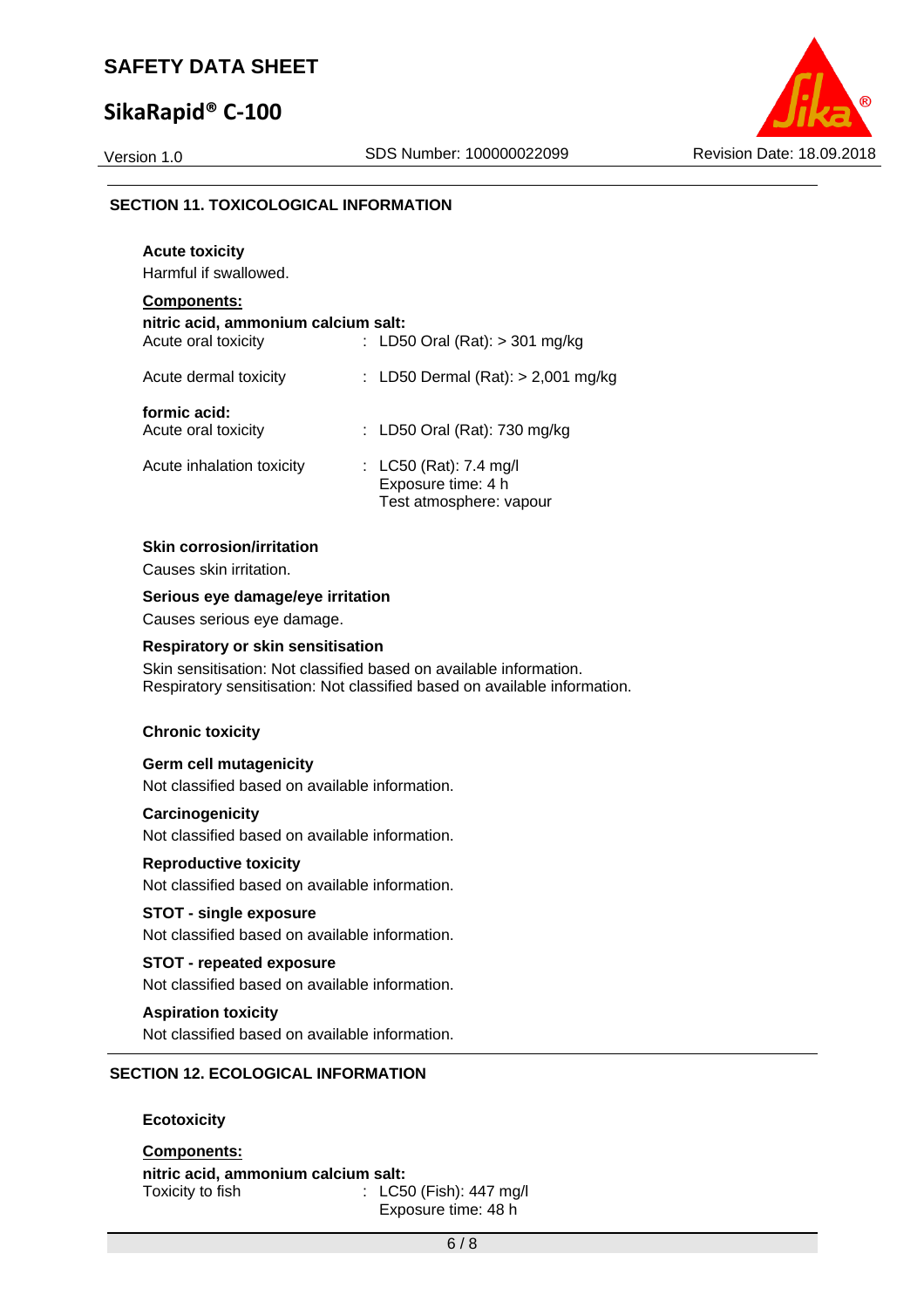# **SikaRapid® C‐100**



| Toxicity to daphnia and other : EC50 (Daphnia magna (Water flea)): > 100 mg/l<br>aquatic invertebrates<br>Exposure time: 48 h                                |  |
|--------------------------------------------------------------------------------------------------------------------------------------------------------------|--|
| <b>Persistence and degradability</b>                                                                                                                         |  |
| No data available                                                                                                                                            |  |
| <b>Bioaccumulative potential</b><br>No data available                                                                                                        |  |
| <b>Mobility in soil</b>                                                                                                                                      |  |
| No data available                                                                                                                                            |  |
| Other adverse effects                                                                                                                                        |  |
| <b>Product:</b><br>Additional ecological infor-<br>: There is no data available for this product.<br>mation                                                  |  |
| <b>Components:</b><br>nitric acid, calcium potassium salt, hydrate:<br>Additional ecological infor- : There is no data available for this product.<br>mation |  |

### **SECTION 13. DISPOSAL CONSIDERATIONS**

| <b>Disposal methods</b> |                                                                                                                                        |
|-------------------------|----------------------------------------------------------------------------------------------------------------------------------------|
| Waste from residues     | : Do not contaminate ponds, waterways or ditches with chemi-<br>cal or used container.<br>Send to a licensed waste management company. |
| Contaminated packaging  | : Empty remaining contents.<br>Dispose of as unused product.<br>Do not re-use empty containers.                                        |

#### **SECTION 14. TRANSPORT INFORMATION**

**International Regulations IATA-DGR**  Not dangerous goods

**IMDG-Code**  Not dangerous goods

#### **Transport in bulk according to Annex II of MARPOL 73/78 and the IBC Code**  Not applicable for product as supplied.

#### **National Regulations**

**ADG**  Not dangerous goods